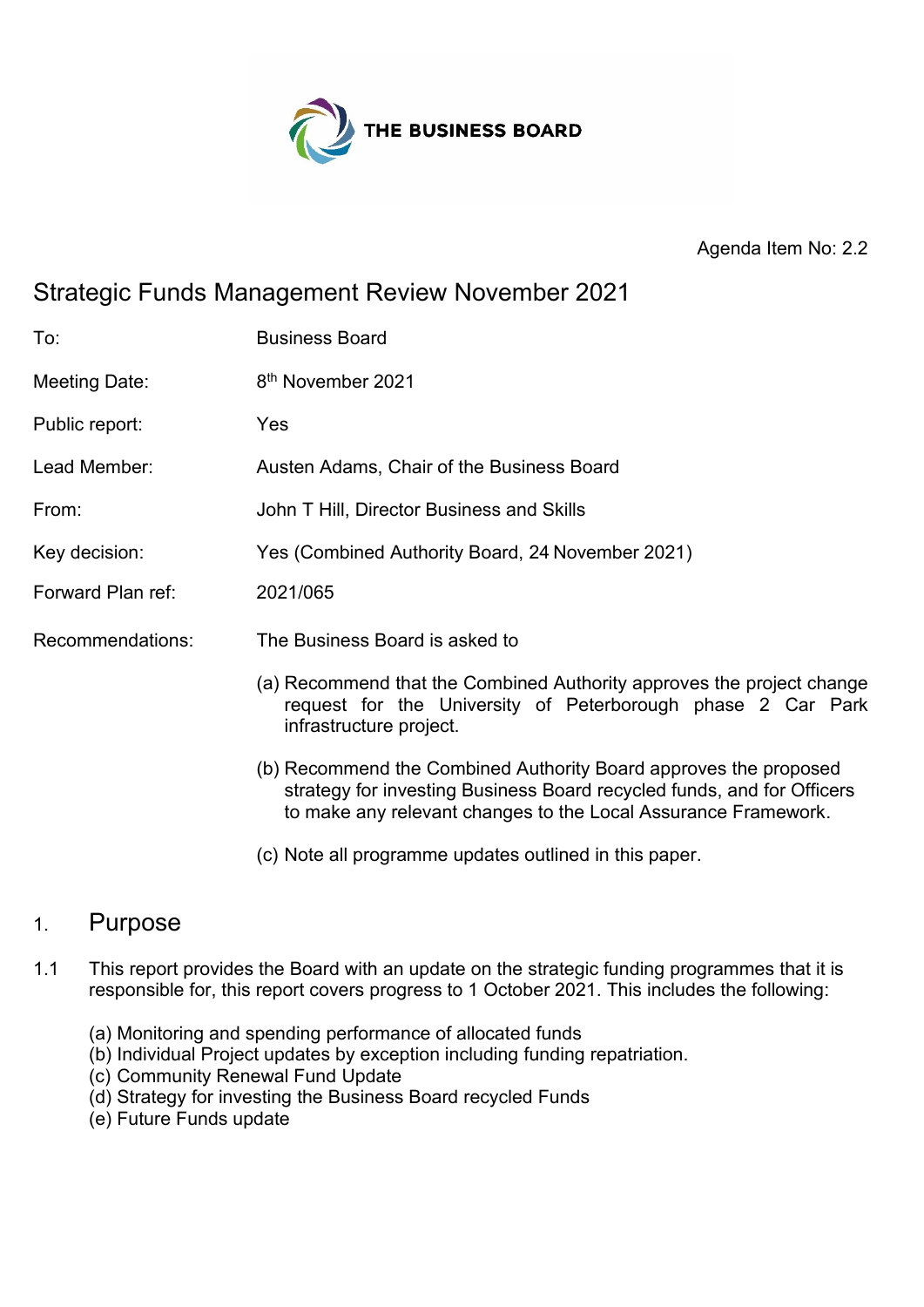## 2. Background

- 2.1 The Local Growth Fund (LGF) £146.7million programme was closed and all spent by 31 March 2021, but programme outcomes are still being delivered beyond 2021. Local Growth Funds provided Grants, Loans or other forms of funding such as Equity Capital Investment.
- 2.2 The £14.6million Getting Building Funding (GBF) was awarded to the Cambridgeshire and Peterborough Combined Authority in July 2020 to be spent by end of March 2022 and projects delivered to completion during 2022. The Business Board awarded the £14.6m GBF to the Net Zero Manufacturing Research and Development Innovation Centre, University phase 2 project.
- 2.3 The UK Community Renewal Fund (CRF) is a new funding programme announced in March 2021 and, in its role as the Lead Authority for the Cambridgeshire and Peterborough area on this fund, the Combined Authority submitted 7 applications to the value of £6.6m to MHCLG by deadline of 18 June 2021.
- 2.4 The only Levelling Up Fund round 1 application made from the Combined Authority area was the ARU Peterborough application for a Living Lab and University Cultural Quarter project within MP Paul Bristow constituency. Government has yet to announce the outcome of assessing the round 1 bids, but the announcement is expected in the Autumn. Fenland District Council are developing a LUF application ready for round 2 submission with support from the Combined Authority. The Combined Authority are also developing their bid, as the Local Transport Authority, for round 2.
- 2.5 The launch of Shared Prosperity Fund will be announced by Government as part of Comprehensive Spending Review in Autumn 2021, the Combined Authority is likely to be selected by Government as the Lead Authority to manage UKSPF in the region just as they did for CRF earlier in 2021.

## 3. Programme Spend

- 3.1 The £146.7 million Local Growth Fund programme closed on 31 March 2021 with all funding awarded to a portfolio of 51 projects including the grant schemes and included the allocated Combined Authority fund management costs. The project expenditure of the LGF programme totalled £137,325,450 at 1 October 2021.
- 3.2 The £14.6million GBF is fully awarded including the £827,000 grant to Peterborough City Council (PCC) for provision of a car park infrastructure to support this project, the grant funding agreement with PCC is ready to be signed off.
- 3.3 The Business Board awarded further £2m from its future recycled funding budget in June 2021 to the University phase 3 project – this award is conditional on securing full funding package from LUF and the partners first. This award will not be drawn until later stages of project and the other funds spent first.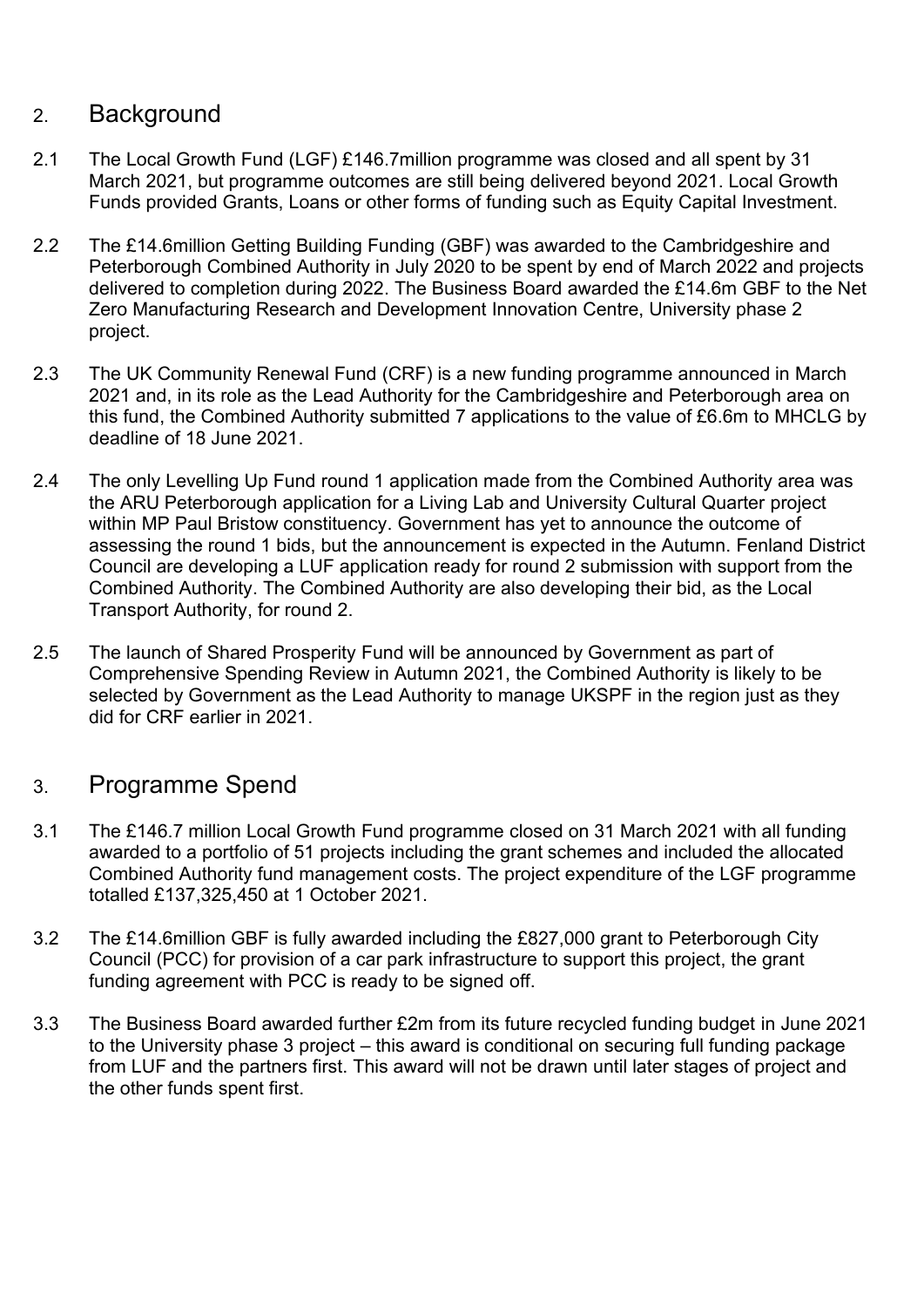### 4. Programme Monitoring

- 4.1 The Monitoring of all live projects in delivery is conducted by the Strategic Funds team on a monthly and quarterly basis. The Business Board is asked to note latest updated Monitoring report at Appendix 1 for all projects both completed and live.
- 4.2 The most recent monitoring update gathering exercise in September by the Strategic Funds Team shows that there have been 4,621 actual jobs created reported from all projects. Also, the total forecast new jobs both direct and indirect has increased by 1020 jobs because of a revision in the agreed Jobs output numbers for the combined three funding awards to Lancaster Way business park.

The Local Growth Fund dashboard with quarterly updated project outputs and outcomes can be found on the CPCA website: [Local Growth Fund | Cambridgeshire & Peterborough Combined Authority](https://cambridgeshirepeterborough-ca.gov.uk/what-we-deliver/business/local-growth-fund/)  [\(cambridgeshirepeterborough-ca.gov.uk\)](https://cambridgeshirepeterborough-ca.gov.uk/what-we-deliver/business/local-growth-fund/)

- 4.3 Full Evaluation of the Eastern Agri-tech Growth Initiative and the £2.03million Growth Works Capital Grant scheme and the Covid Capital Grant scheme is in procurement and will be undertaken in next six months.
- 5. Project Updates by exception –

#### 5.1 Wisbech Access Strategy project

Following the Business Board rejection of the Project Change Request in July Officers requested a full and final set of project spend accounts for the LGF awarded to Cambridgeshire County Council (CCC), from this final project accounts reconciliation has been conducted by Combined Authority Finance team and the unspent figure of LGF being repatriated is £3.7million.

In addition to the £3.7m there are some advance pre-payments for utilities works which CCC had already made and these works now not being required are being cancelled and pre-paid funds being reclaimed by CCC. Any funds received back from these pre-payments will be passed back to the Business Board's recycled funds.

As this project failed to meet its delivery milestone deadlines nor deliver the outputs and outcomes as intended, Officers have reviewed this project for any lessons learned and the report is attached with this paper at appendix 2.

#### 5.2 Manufacturing & Materials Research and Development Centre, University of Peterborough Phase 2 Project – Change Request

The Business Board is asked to consider the Project Change Request at Appendix 3 in relation to the infrastructure element of the Manufacturing & Materials Research and Development Centre Project also known as University of Peterborough phase 2 and recommend approval to the Combined Authority Board.

This change request relates to a decrease in match funding contribution from Peterborough City Council towards the project supporting infrastructure of an appropriate car parking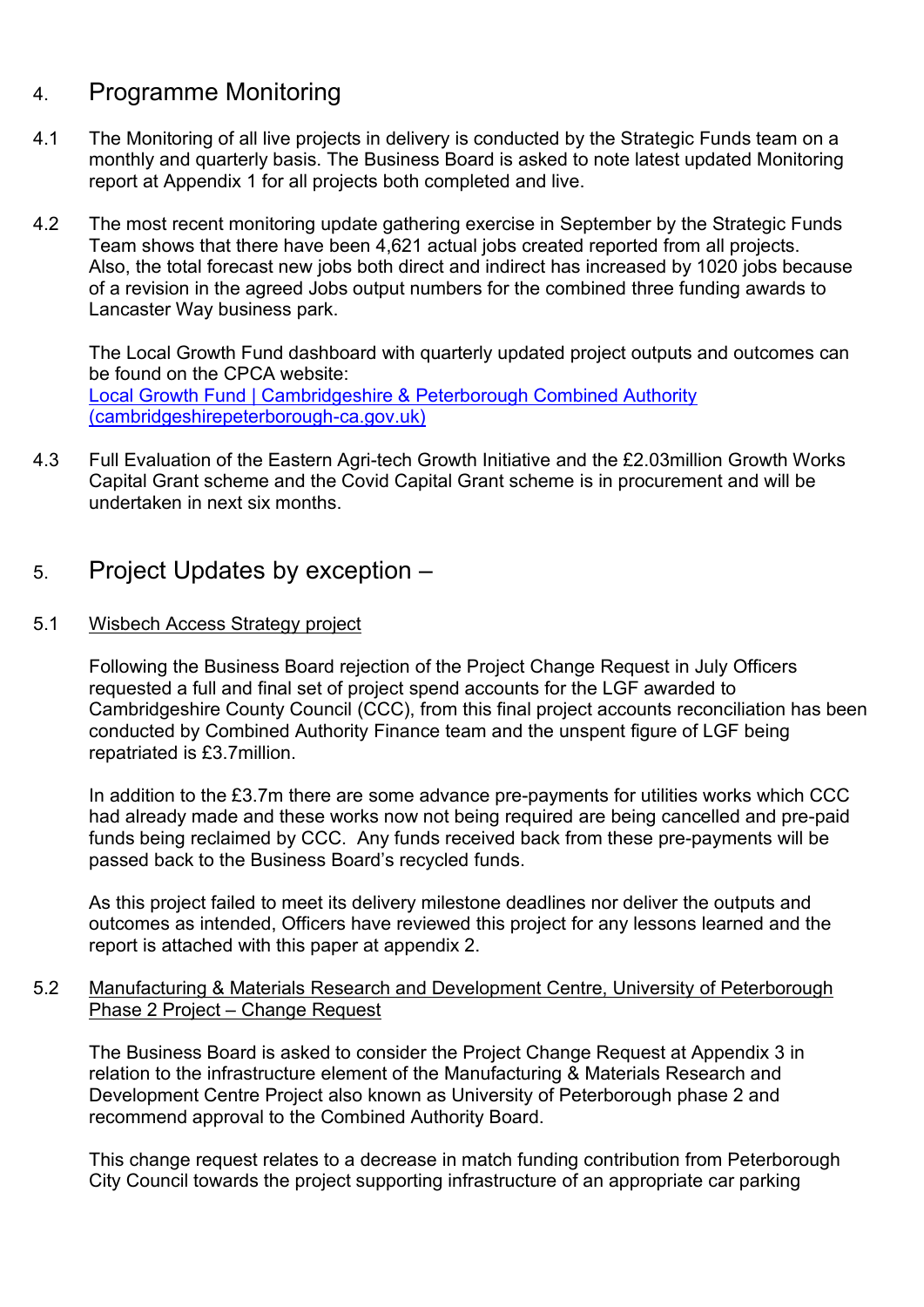solution that comply with the minimum approved planning requirements for the University phase 2.

The original approved project plan had PCC providing £1.9m of funding to contribute as match against £827,000 element of the total £14.6m Getting Building Funding awarded to the Combined Authority for the University phase 2 project, This original £2.727m budget (£1.9million from PCC and £827,000 from Combined Authority) was to deliver a larger more permanent car park infrastructure to support the wider present and future University phases but the planning approval only requires that a 128 space car parking solution is required for the University phase 2 project.

The Project Change Request is seeking approval to reduce the overall size and scope of car park required which in turn reduces total budget required to deliver the new car park infrastructure but with the full £827,000 awarded still coming from the grant awarded from GBF but being matched with a reduced amount of funding from PCC up to £500,000 being provisioned in the Councils budget, this meaning the intervention rate of the GBF in this part of the project is reduced.

5.3 OneCam Limited

The Combined Authority was considering at its board meeting on the 27<sup>th</sup> October 2021 the next steps for its subsidiary company OneCam Limited closure and winding up, this includes an option to repay the £995,000 LGF that was invested into this company for the Cambridge Autonomous Metro project.

### 6. Community Renewal Fund Update

- 6.1 The Combined Authority is the Lead Authority for the CRF and is therefore responsible for coordinating the bidding process, administering award and monitoring of funds once allocated from Government.
- 6.2 The final shortlist of applications for the Combined Authority area was submitted to Government on the 17 June 2021. Government has not yet announced the successful allocations to each Lead Authority at the time of writing this paper but may have since announced successful allocations to each lead authority on the  $27<sup>th</sup>$  October 2021 as part of Comprehensive Spending Review.

## 7. Recycled Funding Investment Strategy

7.1 The Business Board has funding confirmed as returning from Wisbech Access Strategy project (Approx £3.7million) and sale of iMET building freehold (Approx £2.25million after costs of sale have been deducted) which provides the Board with around £6m additional funds to its locally managed pot of recycled funding.

The Business Board is asked to consider options for where to target and allocate this funding. Options include:

a. To run an open call across the Combined Authority area now, for projects to apply to the limited budget of £6m, against the last call's criteria based on the 2019 Local Industrial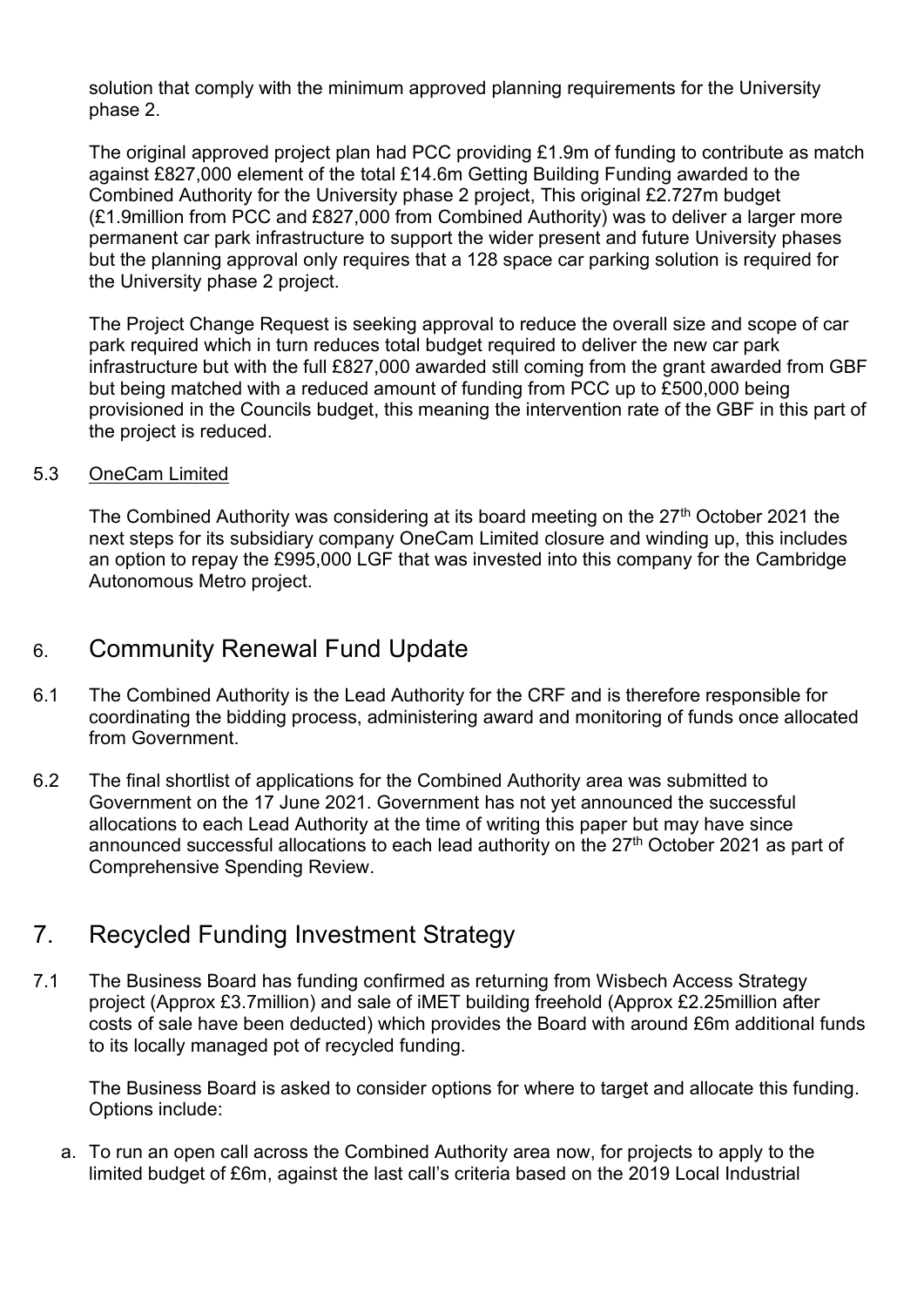Strategy. This would include engagement with the project owners within the existing £350+million pipeline of projects.

- b. To run a call for proposals for the £6m recycled LGF, in spring 2022, based on the refresh Business & Skills Strategy (to be submitted for Business Board and CA Board approval in March), and in parallel with a call for proposals to be considered for submission to the UKSPF. It is expected that the Combined Authority will be nominated as Local Lead Authority for the UKSPF and be tasked by Government to run local calls for proposals, in order for the Combined Authority Board, under recommendation from the Business Board, to select bids go forward locally, into the national competition. It is expected that Fenland District Council will be tasked by Government to provide a similar local service for the LUF prioritised by Government for their area. In both cases, it is proposed that preference be given to proposals, through a revised set of evaluation criteria, that propose to utilise recycled LGF as local match for LUF or UKSPF bids. This will enable leverage of the LGF by a factor of ten, given Government's likely requirement for 10% local match funding.
- c. To create and ringfence a Project & Service Contingency Fund of up to £1m to provide the ability for the Business Board to react and adapt to short-term market opportunities, that might provide significant increases to the outcomes of existing services or projects, by capturing currently unmet market demand to create high value jobs, that would otherwise have failed to be secured. Given the early stage of the Growth-Works Service, and the gaps emerging between service demand, outcome opportunities and resources available, the proposed fund could be provide significant increases in outcomes in the short-term and from relatively modest levels of investment. Bids up to £400,000 could be considered.
- 7.2 Given the recycled funds are still relatively modest, allocating a significant proportion (e.g. 85%) of recycled funds to Option b, to support large scale LUF and UKSPF bids, with strong leverage and high impact outcomes has advantages as the best value for money option. However, reserving 15% for Option c, for short-term, high impact adaptions to existing projects and services also provides tactical benefits, as the best way to balance long-term value for money and short-term agility of delivery and responsiveness to demand. Hence these options are preferred.
- 7.3 The Business Board and Chair have previously discussed that the need to be able to consider and react to new opportunities as they present themselves, and outside a live call for proposals. Should Option c be approved by the Business Board, Officers will seek the necessary changes to the LGF processes and the Local Assurance Framework to enable proposals to be considered in January.
- 7.4 At the Business Board meeting  $9<sup>th</sup>$  June 2021 the Business Board set a precedent by formally approving £2million of recycled funding without a local open call for projects. The project was an opportunity to award funding as match towards the University of Peterborough phase 3 application to the Levelling Up Fund from Peterborough City Council. At that meeting it was noted that an emerging trend was being observed from Government, where very specific bids were being requested at short response timelines. It was also noted that these bids usually required local match. . As a result, it was agreed that an ability for the Business Board to accommodate these short notice calls for bids to Government should be developed within the Local Assurance Framework. The Chair of the Business Board reiterated that an exception had been approved in order to award the recycled funds to the University phase 3 project and suggested a review of the Local Assurance Framework so that it could accommodate such opportunities without compromising the robust process currently implemented. Under that instruction, Officers are in the process of modifying the LAF as part of its review by January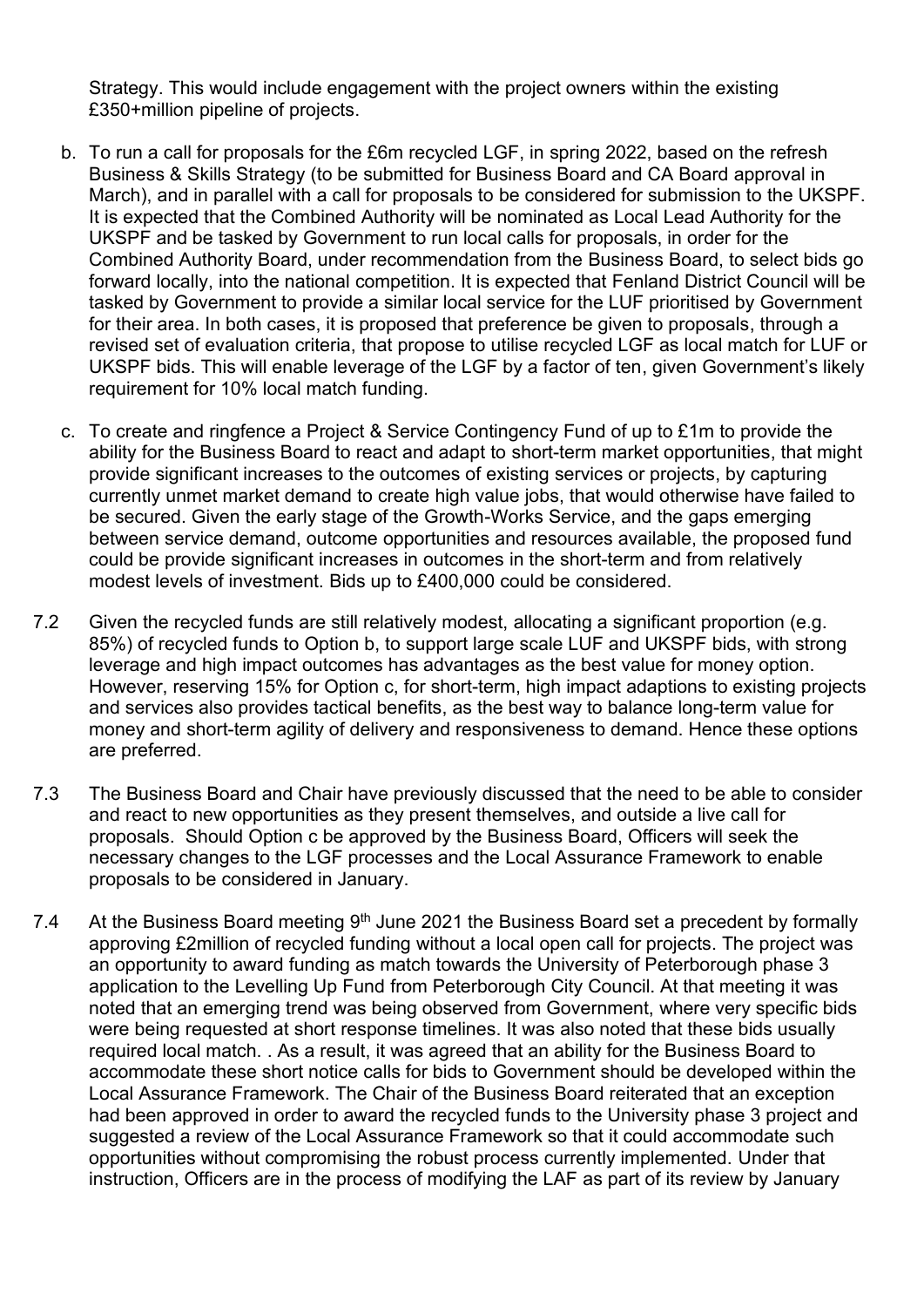2022 to build in the option that the Business Board can respond to 'opportunities' without an open call.

7.5 The Business Board is asked to recommend the Combined Authority Board approves the proposed strategy for investing Business Board recycled funds as an 85:15 mix of funding between options b and c, respectively.

## 8. Future Funding

- 8.1 On 27<sup>th</sup> October 2021 Government will have announced the Comprehensive Spending Review for next 4 years and this may have included full details and criteria for the UK Shared Prosperity Fund (SPF). Officers have previously presented the pipeline of potential projects that could be developed further into applications to the new UKSPF when Government call for project shortlists to the new fund. The Business & Skills Directorate are developing the broader Business and Skills Strategy that will encompass the strategically important interventions and projects which the Business Board may wish to lead on when a call for projects for UKSPF is launched.
- 8.2 At the same point as the Government announces the Comprehensive Spending Review on the 27<sup>th</sup> October it may have also announced news on the allocation of Levelling Up Fund Round 1, which for the Combined Authority area is the £20million application for University of Peterborough Phase 3 project led by Peterborough City Council with a commitment of £2million already approved as match funding from the Combined Authority Business Board.
- 8.3 Combined Authority Officers continue to support the preparation work on an application for LUF round 2 regeneration projects to be submitted from Fenland District Council as they are the appointed Lead Authority for their LUF regeneration application.

# Significant Implications

## 9. Financial Implications

- 9.1 As detailed in the change request (Appendix 3), the project change request relating to the car park provision for the University of Peterborough Phase 2 project does not change the grant amount awarded from the Getting Building Fund but does reduce the funding contribution from Peterborough City Council. This will reduce the funding leveraged by the GBF programme and a change request will be submitted to BEIS to confirm their acceptance of this, as the change does not affect the forecast jobs delivery target of the project, officers are confident that the change request will be accepted.
- 10. Legal Implications
- 10.1 There are no legal implications.
- 11. Other Significant Implications
- 11.1 None.